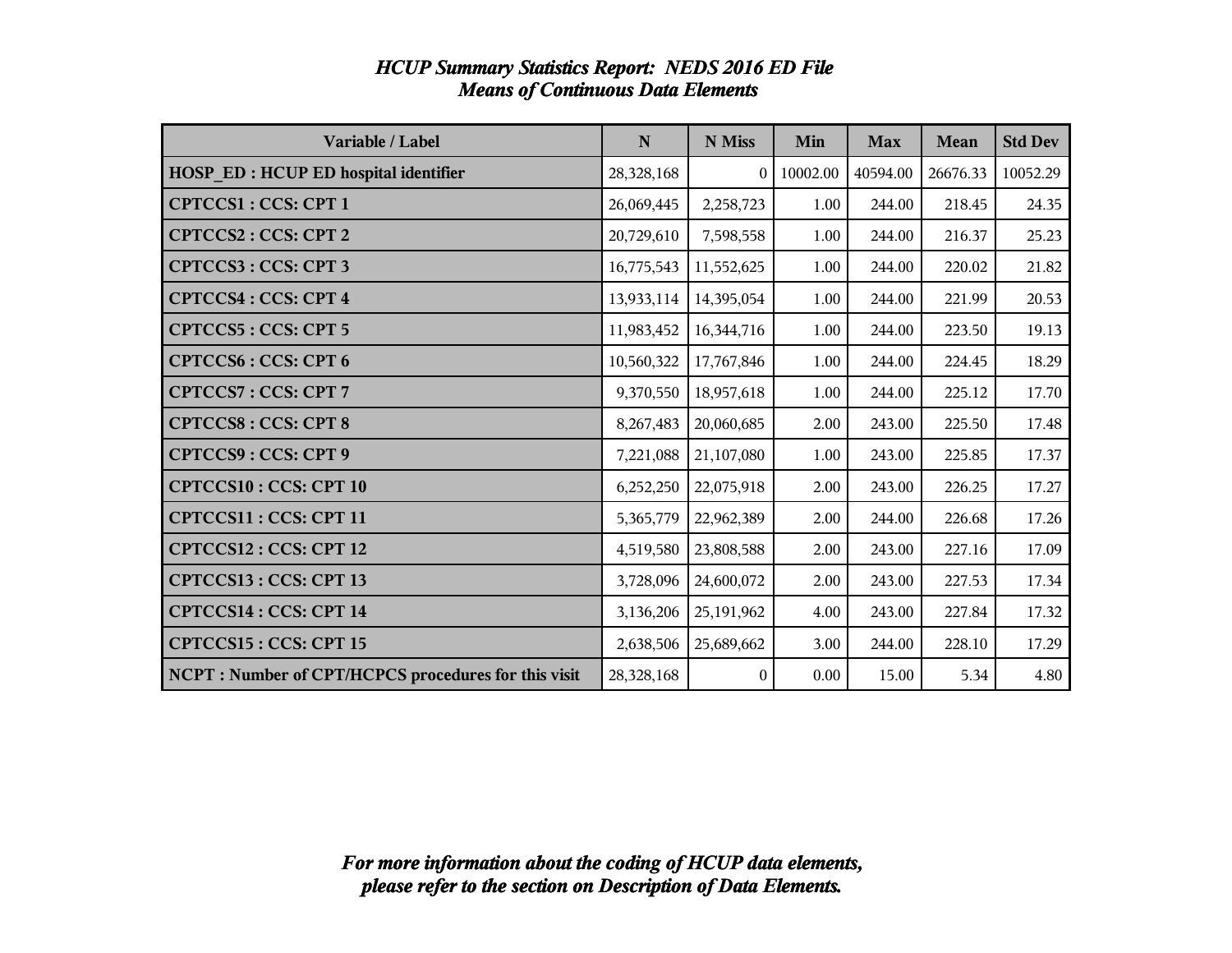| CPT1                                  | Frequency  | Percent |
|---------------------------------------|------------|---------|
| <b>Blank</b>                          | 2,143,717  | 7.57    |
| Anesthesia                            | 2,081      | 0.01    |
| Other                                 | 244,257    | 0.86    |
| Surgery                               | 1,784,947  | 6.30    |
| Radiology                             | 3,753,524  | 13.25   |
| Pathology and Laboratory              | 1,565,840  | 5.53    |
| Medicine                              | 1,790,048  | 6.32    |
| <b>Evaluation and Management</b>      | 16,216,974 | 57.25   |
| Transportation                        | 8,982      | 0.03    |
| <b>Medical and Surgical Supplies</b>  | 5,989      | 0.02    |
| Miscellaneous and Experimental        | 46,584     | 0.16    |
| <b>Enteral and Parenteral Therapy</b> | 27         | 0.00    |
| Dental                                | 161        | 0.00    |
| <b>Durable Medical Equipment</b>      | 99         | 0.00    |
| Temporary Procedures/Services         | 377,917    | 1.33    |
| Drugs (Non-oral)                      | 259,141    | 0.91    |
| <b>Chemotherapy Drugs</b>             | 583        | 0.00    |
| Orthotic                              | 7,981      | 0.03    |
| Prosthetic                            | 50         | 0.00    |
| <b>Temporary Codes</b>                | $\leq 10$  | $* * *$ |
| Private Payer Codes                   | 6,552      | 0.02    |
| Vision                                | 65         | 0.00    |
| <b>Local Codes</b>                    | 806        | 0.00    |
| CPT/HCPCS inconsistent with sex       | 91         | 0.00    |
| Invalid CPT/HCPCS (invl)              | 111,746    | 0.39    |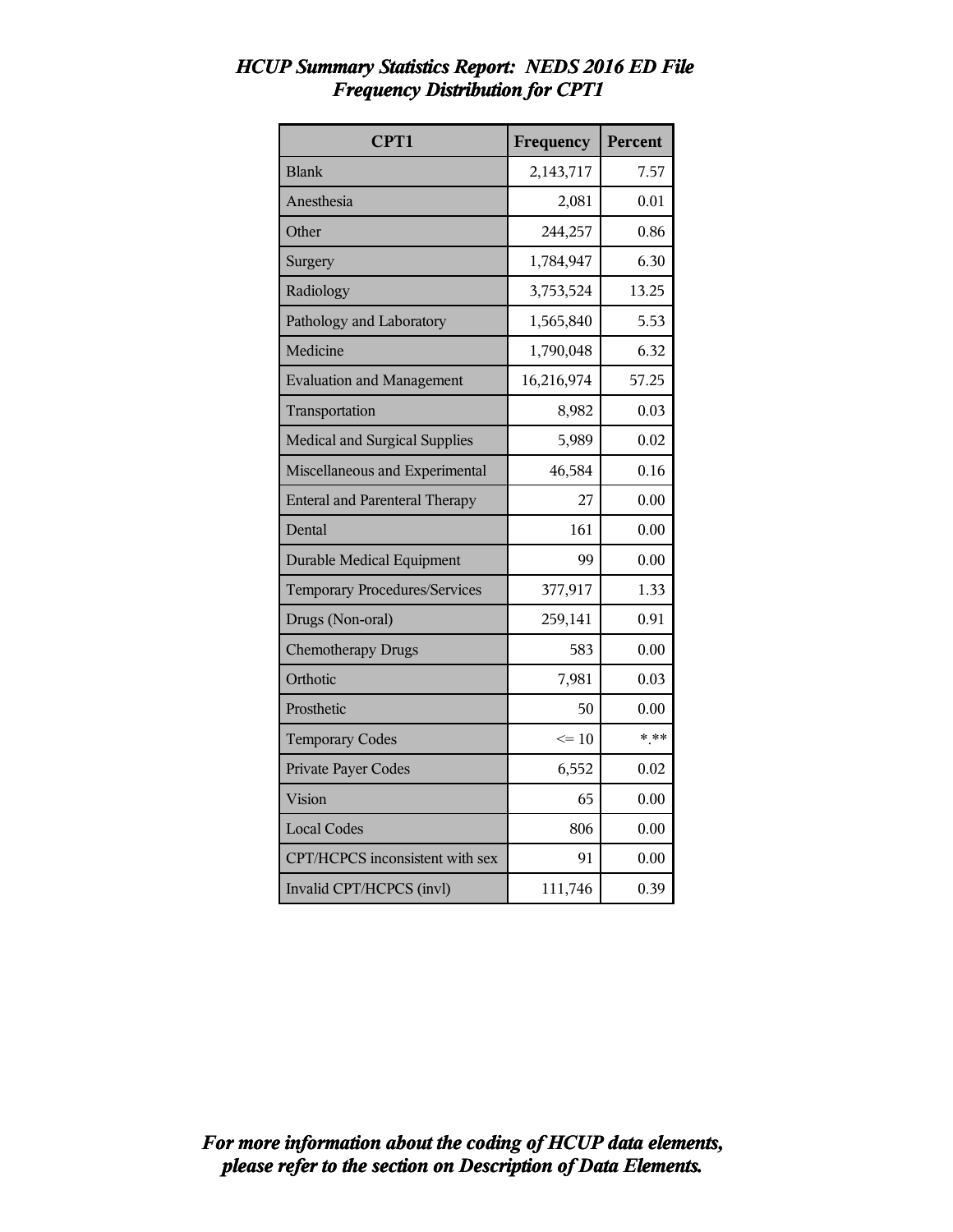| <b>CPTCCS1</b>                                                                | Frequency | Percent |
|-------------------------------------------------------------------------------|-----------|---------|
| $\therefore$ Missing                                                          | 2,146,886 | 7.58    |
| A: Invalid                                                                    | 111,746   | 0.39    |
| C: Inconsistent                                                               | 91        | 0.00    |
| 1: Incision and excision of CNS                                               | 16        | 0.00    |
| 2: Insertion, replacement, or removal of extracranial ventricular shunt       | 108       | 0.00    |
| 3: Laminectomy, excision intervertebral disc                                  | 363       | 0.00    |
| 4: Diagnostic spinal tap                                                      | 7,299     | 0.03    |
| 5: Insertion of catheter or spinal stimulator and injection into spinal canal | 877       | 0.00    |
| 6: Decompression peripheral nerve                                             | 86        | 0.00    |
| 7: Other diagnostic nervous system procedures                                 | 47        | 0.00    |
| 8: Other non-OR or closed therapeutic nervous system procedures               | 16,961    | 0.06    |
| 9: Other OR therapeutic nervous system procedures                             | 1,296     | 0.00    |
| 10: Thyroidectomy, partial or complete                                        | 30        | 0.00    |
| 11: Diagnostic endocrine procedures                                           | $\leq 10$ | $*$ **  |
| 12: Other therapeutic endocrine procedures                                    |           | 0.00    |
| 13: Corneal transplant                                                        |           | 0.00    |
| 14: Glaucoma procedures                                                       | 50        | 0.00    |
| 15: Lens and cataract procedures                                              | 82        | 0.00    |
| 16: Repair of retinal tear, detachment                                        |           | 0.00    |
| 17: Destruction of lesion of retina and choroid                               | 14        | 0.00    |
| 18: Diagnostic procedures on eye                                              | 39        | 0.00    |
| 19: Other therapeutic procedures on eyelids, conjunctiva, cornea              | 2,583     | 0.01    |
| 20: Other intraocular therapeutic procedures                                  | 153       | 0.00    |
| 21: Other extraocular muscle and orbit therapeutic procedures                 | 51        | 0.00    |
| 22: Tympanoplasty                                                             | 16        | 0.00    |
| 23: Myringotomy                                                               | 47        | 0.00    |
| 24: Mastoidectomy                                                             | $\leq 10$ | $***$   |
| 25: Diagnostic procedures on ear                                              | $\leq 10$ | $***$   |
| 26: Other therapeutic ear procedures                                          | 9,792     | 0.03    |
| 27: Control of epistaxis                                                      | 12,829    | 0.05    |
| 28: Plastic procedures on nose                                                | 27        | 0.00    |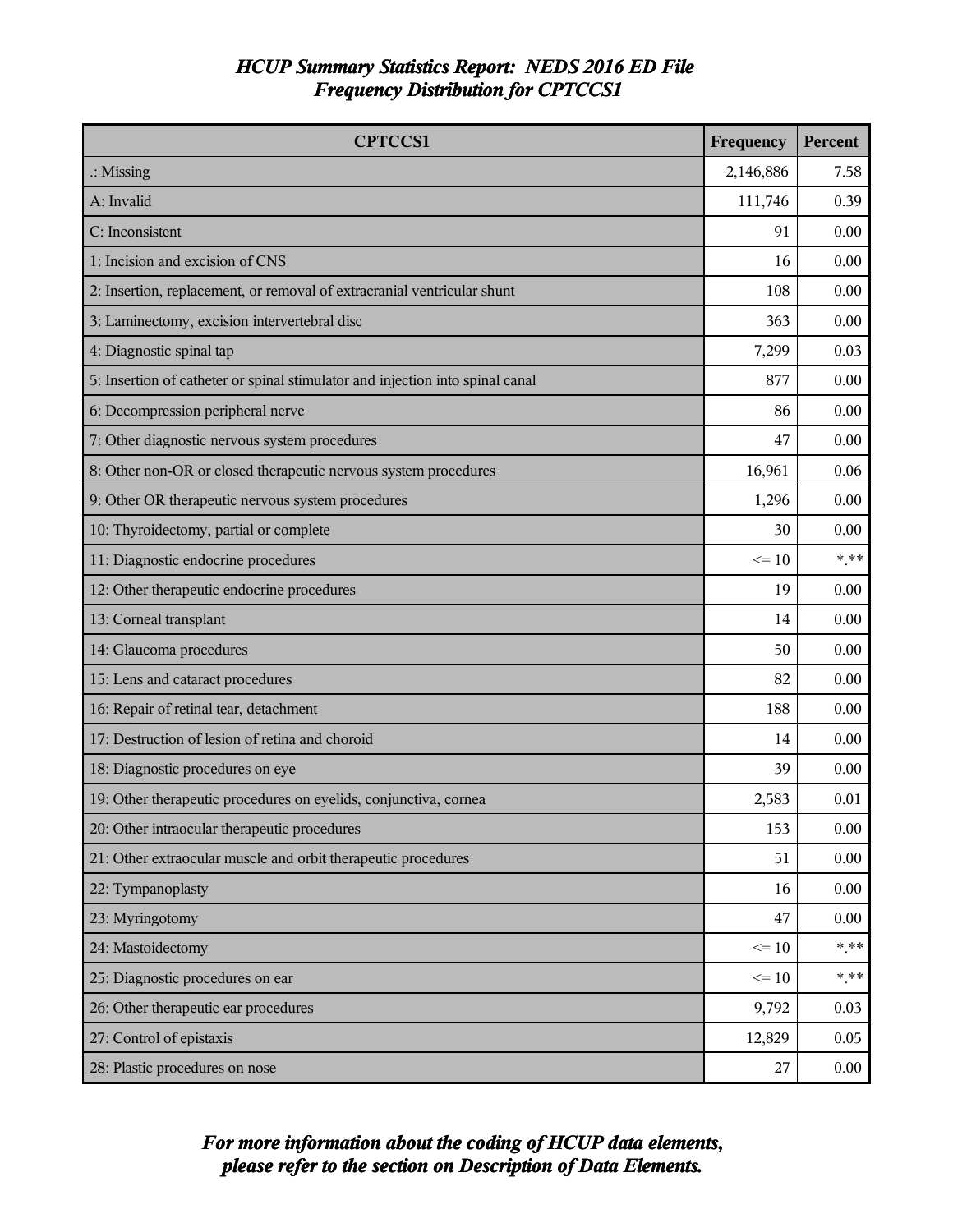| <b>CPTCCS1</b>                                                                                       | Frequency | Percent |
|------------------------------------------------------------------------------------------------------|-----------|---------|
| 29: Oral and Dental Services                                                                         | 4,210     | 0.01    |
| 30: Tonsillectomy and/or adenoidectomy                                                               | 134       | 0.00    |
| 31: Diagnostic procedures on nose, mouth and pharynx                                                 | 393       | 0.00    |
| 32: Other non-OR therapeutic procedures on nose, mouth and pharynx                                   | 1,549     | 0.01    |
| 33: Other OR therapeutic procedures on nose, mouth and pharynx                                       | 4,223     | 0.01    |
| 34: Tracheostomy, temporary and permanent                                                            | 83        | 0.00    |
| 35: Tracheoscopy and laryngoscopy with biopsy                                                        | 689       | 0.00    |
| 36: Lobectomy or pneumonectomy                                                                       | $\leq 10$ | $***$   |
| 37: Diagnostic bronchoscopy and biopsy of bronchus                                                   | 419       | 0.00    |
| 38: Other diagnostic procedures on lung and bronchus                                                 | 725       | 0.00    |
| 39: Incision of pleura, thoracentesis, chest drainage                                                | 2,851     | 0.01    |
| 40: Other diagnostic procedures of respiratory tract and mediastinum                                 | $\leq 10$ | $* * *$ |
| 41: Other non-OR therapeutic procedures on respiratory system                                        | 1,602     | 0.01    |
| 42: Other OR therapeutic procedures on respiratory system                                            | 901       | 0.00    |
| 43: Heart valve procedures                                                                           | $\leq 10$ | $*$ **  |
| 44: Coronary artery bypass graft (CABG)                                                              | $\leq 10$ | $*$ **  |
| 45: Percutaneous transluminal coronary angioplasty (PTCA)                                            | 2,657     | 0.01    |
| 46: Coronary thrombolysis                                                                            | 31        | 0.00    |
| 47: Diagnostic cardiac catheterization, coronary arteriography                                       | 15,896    | 0.06    |
| 48: Insertion, revision, replacement, removal of cardiac pacemaker or cardioverter/defibrillator     | 893       | 0.00    |
| 49: Other OR heart procedures                                                                        | 110       | 0.00    |
| 50: Extracorporeal circulation auxiliary to open heart procedures                                    | $\leq 10$ | $***$   |
| 51: Endarterectomy, vessel of head and neck                                                          | $\leq 10$ | * **    |
| 52: Aortic resection, replacement or anastomosis                                                     | 18        | 0.00    |
| 53: Varicose vein stripping, lower limb                                                              | 12        | 0.00    |
| 54: Other vascular catheterization, not heart                                                        | 35,762    | 0.13    |
| 55: Peripheral vascular bypass                                                                       | $\leq 10$ | $***$   |
| 56: Other vascular bypass and shunt, not heart                                                       | $\leq 10$ | * **    |
| 57: Creation, revision and removal of arteriovenous fistula or vessel-to-vessel cannula for dialysis | 645       | 0.00    |
| 58: Hemodialysis                                                                                     | 10,205    | 0.04    |
| 59: Other OR procedures on vessels of head and neck                                                  | 97        | 0.00    |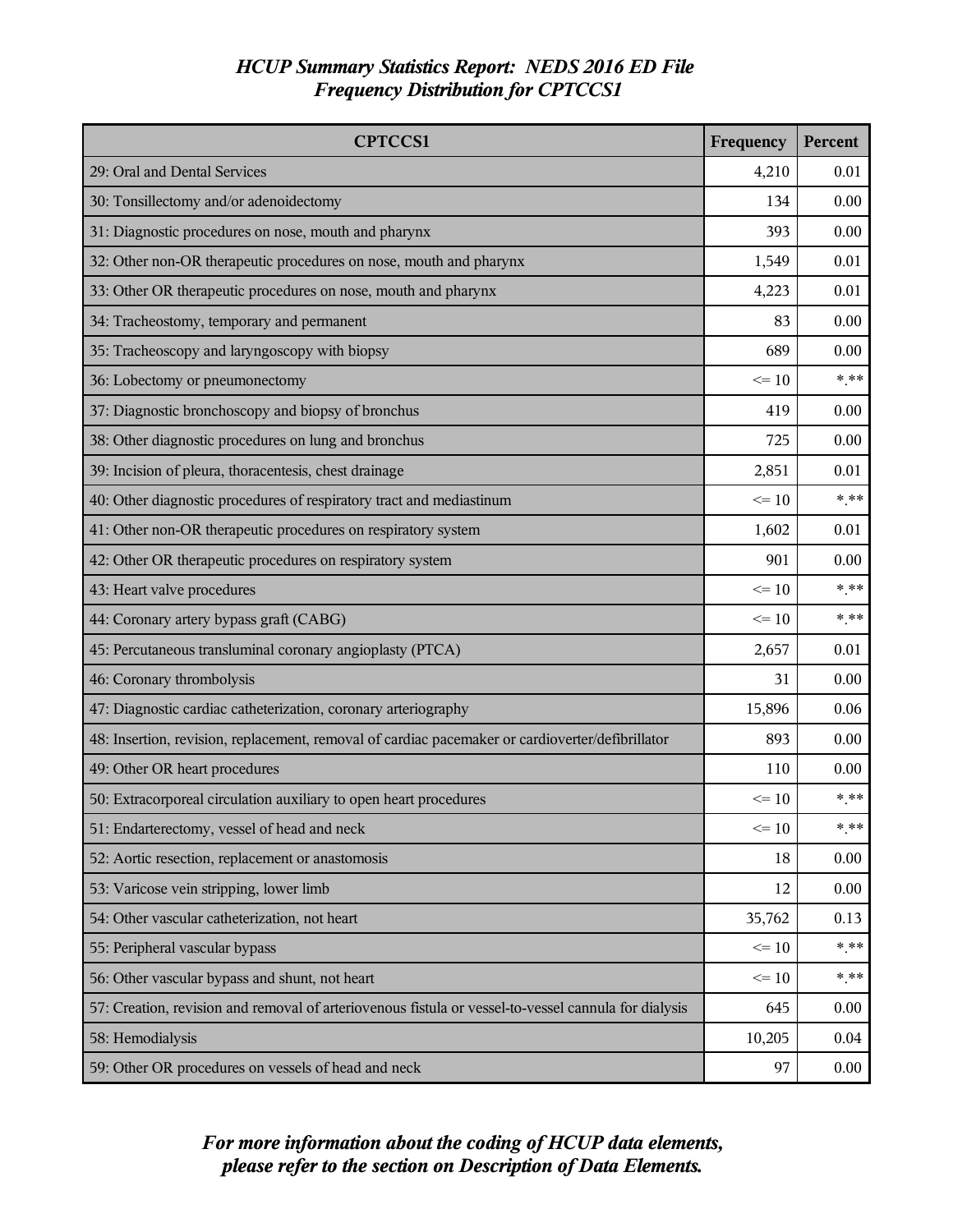| <b>CPTCCS1</b>                                                | Frequency | Percent |
|---------------------------------------------------------------|-----------|---------|
| 60: Embolectomy and endarterectomy of lower limbs             |           | 0.00    |
| 61: Other OR procedures on vessels other than head and neck   | 1,483     | 0.01    |
| 62: Other diagnostic cardiovascular procedures                | 622       | 0.00    |
| 63: Other non-OR therapeutic cardiovascular procedures        | 18,798    | 0.07    |
| 64: Bone marrow transplant                                    | 12        | 0.00    |
| 65: Bone marrow biopsy                                        | 133       | 0.00    |
| 66: Procedures on spleen                                      | $\leq$ 10 | $***$   |
| 67: Other therapeutic procedures, hemic and lymphatic system  | 343       | 0.00    |
| 68: Injection or ligation of esophageal varices               | 60        | 0.00    |
| 69: Esophageal dilatation                                     | 744       | 0.00    |
| 70: Upper gastrointestinal endoscopy, biopsy                  | 15,404    | 0.05    |
| 71: Gastrostomy, temporary and permanent                      | 8,042     | 0.03    |
| 72: Colostomy, temporary and permanent                        | $\leq 10$ | $*$ **  |
| 73: Ileostomy and other enterostomy                           |           | 0.00    |
| 75: Small bowel resection                                     |           | 0.00    |
| 76: Colonoscopy and biopsy                                    |           | 0.01    |
| 77: Proctoscopy and anorectal biopsy                          |           | 0.00    |
| 78: Colorectal resection                                      |           | 0.00    |
| 79: Local excision of large intestine lesion (not endoscopic) |           | $*$ **  |
| 80: Appendectomy                                              | 23,495    | 0.08    |
| 81: Hemorrhoid procedures                                     | 1,516     | 0.01    |
| 82: Endoscopic retrograde cannulation of pancreas (ERCP)      | 546       | 0.00    |
| 83: Biopsy of liver                                           | 120       | 0.00    |
| 84: Cholecystectomy and common duct exploration               | 11,603    | 0.04    |
| 85: Inguinal and femoral hernia repair                        | 1,075     | 0.00    |
| 86: Other hernia repair                                       | 1,046     | 0.00    |
| 87: Laparoscopy                                               |           | 0.00    |
| 88: Abdominal paracentesis                                    |           | 0.02    |
| 89: Exploratory laparotomy                                    |           | 0.00    |
| 90: Excision, lysis peritoneal adhesions                      |           | $*$ **  |
| 91: Peritoneal dialysis                                       | 124       | 0.00    |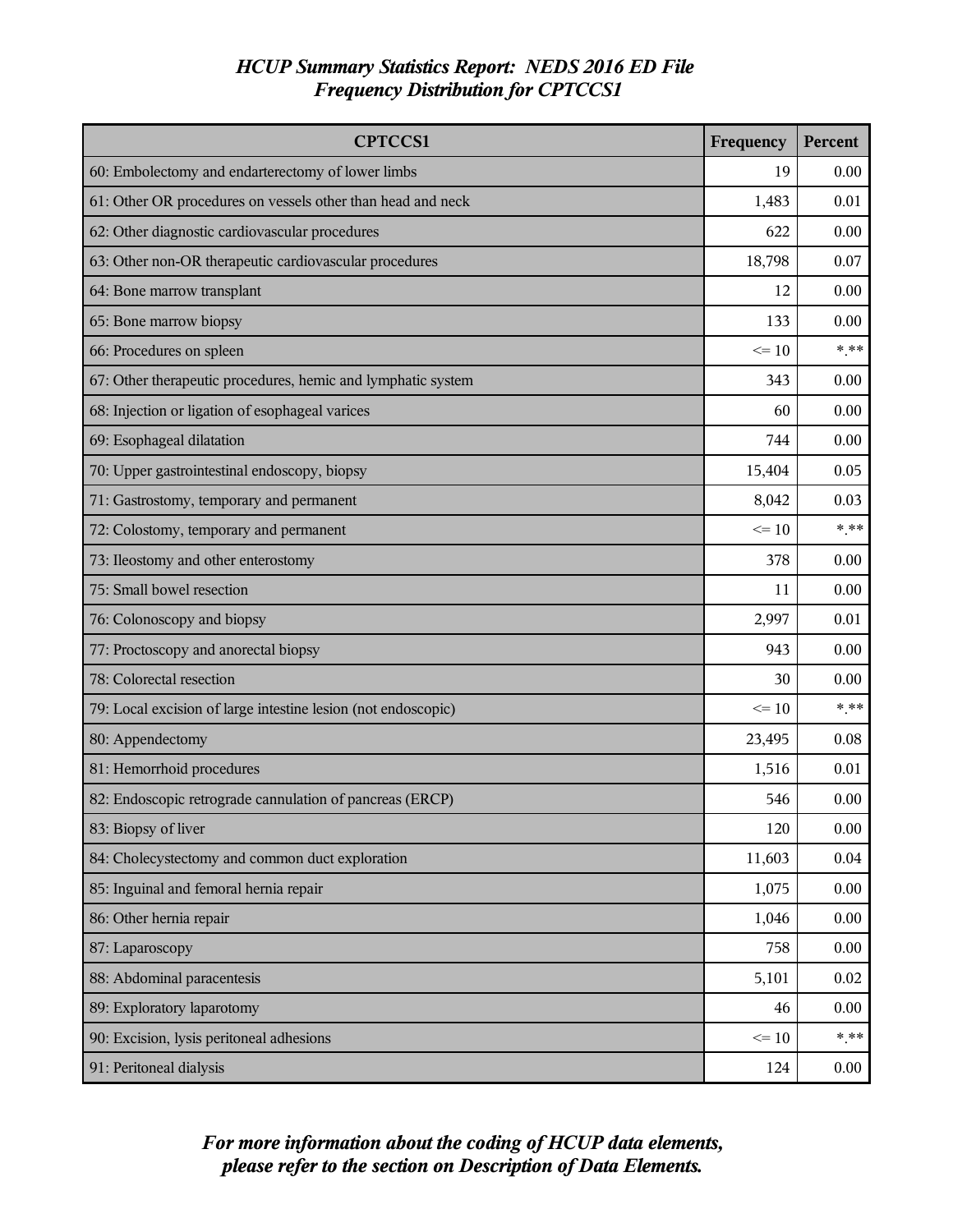| <b>CPTCCS1</b>                                                        | Frequency | Percent |
|-----------------------------------------------------------------------|-----------|---------|
| 93: Other non-OR upper GI therapeutic procedures                      |           | 0.00    |
| 94: Other OR upper GI therapeutic procedures                          | 185       | 0.00    |
| 95: Other non-OR lower GI therapeutic procedures                      | 12        | 0.00    |
| 96: Other OR lower GI therapeutic procedures                          | 3,933     | 0.01    |
| 97: Other gastrointestinal diagnostic procedures                      | 122       | 0.00    |
| 98: Other non-OR gastrointestinal therapeutic procedures              | 201       | 0.00    |
| 99: Other OR gastrointestinal therapeutic procedures                  | 567       | 0.00    |
| 100: Endoscopy and endoscopic biopsy of the urinary tract             | 494       | 0.00    |
| 101: Transurethral excision, drainage, or removal urinary obstruction | 1,924     | 0.01    |
| 102: Ureteral catheterization                                         | 3,857     | 0.01    |
| 103: Nephrotomy and nephrostomy                                       | 844       | 0.00    |
| 104: Nephrectomy, partial or complete                                 | $\leq 10$ | $*$ **  |
| 106: Genitourinary incontinence procedures                            | 23        | 0.00    |
| 107: Extracorporeal lithotripsy, urinary                              | 3,184     | 0.01    |
| 108: Indwelling catheter                                              |           | 0.12    |
| 109: Procedures on the urethra                                        |           | 0.00    |
| 110: Other diagnostic procedures of urinary tract                     |           | 0.00    |
| 111: Other non-OR therapeutic procedures of urinary tract             |           | 0.01    |
| 112: Other OR therapeutic procedures of urinary tract                 |           | 0.00    |
| 113: Transurethral resection of prostate (TURP)                       |           | 0.00    |
| 114: Open prostatectomy                                               | $\leq 10$ | $***$   |
| 115: Circumcision                                                     | 90        | 0.00    |
| 116: Diagnostic procedures, male genital                              | 175       | 0.00    |
| 117: Other non-OR therapeutic procedures, male genital                | 705       | 0.00    |
| 118: Other OR therapeutic procedures, male genital                    | 1,940     | 0.01    |
| 119: Oophorectomy, unilateral and bilateral                           |           | 0.00    |
| 120: Other operations on ovary                                        |           | 0.00    |
| 121: Ligation of fallopian tubes                                      |           | 0.00    |
| 122: Removal of ectopic pregnancy                                     |           | 0.01    |
| 123: Other operations on fallopian tubes                              |           | 0.00    |
| 124: Hysterectomy, abdominal and vaginal                              | 99        | 0.00    |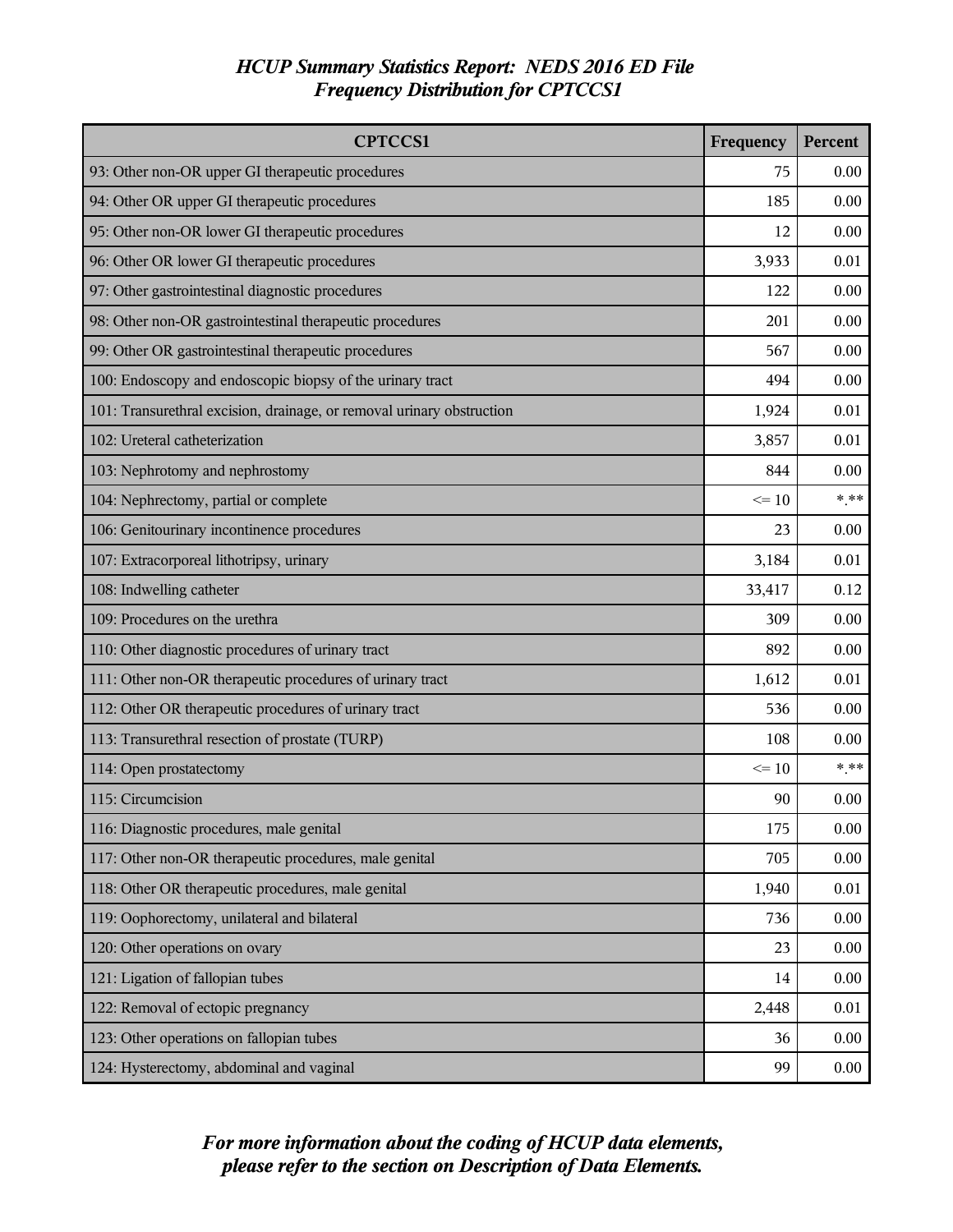| <b>CPTCCS1</b>                                                                       | Frequency | Percent |
|--------------------------------------------------------------------------------------|-----------|---------|
| 125: Other excision of cervix and uterus                                             | 142       | 0.00    |
| 126: Abortion (termination of pregnancy)                                             | 62        | 0.00    |
| 127: Dilatation and curettage (D&C), aspiration after delivery or abortion           | 4,016     | 0.01    |
| 128: Diagnostic dilatation and curettage (D&C)                                       | 345       | 0.00    |
| 129: Repair of cystocele and rectocele, obliteration of vaginal vault                | 23        | 0.00    |
| 130: Other diagnostic procedures, female organs                                      | 628       | 0.00    |
| 131: Other non-OR therapeutic procedures, female organs                              | 467       | 0.00    |
| 132: Other OR therapeutic procedures, female organs                                  | 6,564     | 0.02    |
| 134: Cesarean section                                                                | $\leq 10$ | $*$ **  |
| 135: Forceps, vacuum, and breech delivery                                            | 97        | 0.00    |
| 137: Other procedures to assist delivery                                             | 89        | 0.00    |
| 138: Diagnostic amniocentesis                                                        | $\leq 10$ | $***$   |
| 139: Fetal monitoring                                                                | 19,602    | 0.07    |
| 140: Repair of current obstetric laceration                                          | 22        | 0.00    |
| 141: Other therapeutic obstetrical procedures                                        |           | 0.00    |
| 142: Partial excision bone                                                           |           | 0.00    |
| 143: Bunionectomy or repair of toe deformities                                       | 25        | 0.00    |
| 144: Treatment, facial fracture or dislocation                                       | 1,795     | 0.01    |
| 145: Treatment, fracture or dislocation of radius and ulna                           |           | 0.09    |
| 146: Treatment, fracture or dislocation of hip and femur                             |           | 0.01    |
| 147: Treatment, fracture or dislocation of lower extremity (other than hip or femur) | 9,979     | 0.04    |
| 148: Other fracture and dislocation procedure                                        | 25,283    | 0.09    |
| 149: Arthroscopy                                                                     | 31        | 0.00    |
| 150: Division of joint capsule, ligament or cartilage                                | 13        | 0.00    |
| 151: Excision of semilunar cartilage of knee                                         | 84        | 0.00    |
| 152: Arthroplasty knee                                                               | 11        | 0.00    |
| 153: Hip replacement, total and partial                                              | $\leq 10$ | $***$   |
| 154: Arthroplasty other than hip or knee                                             | 44        | 0.00    |
| 155: Arthrocentesis                                                                  | 6,256     | 0.02    |
| 156: Injections and aspirations of muscles, tendons, bursa, joints and soft tissue   | 1,570     | 0.01    |
| 157: Amputation of lower extremity                                                   | 98        | 0.00    |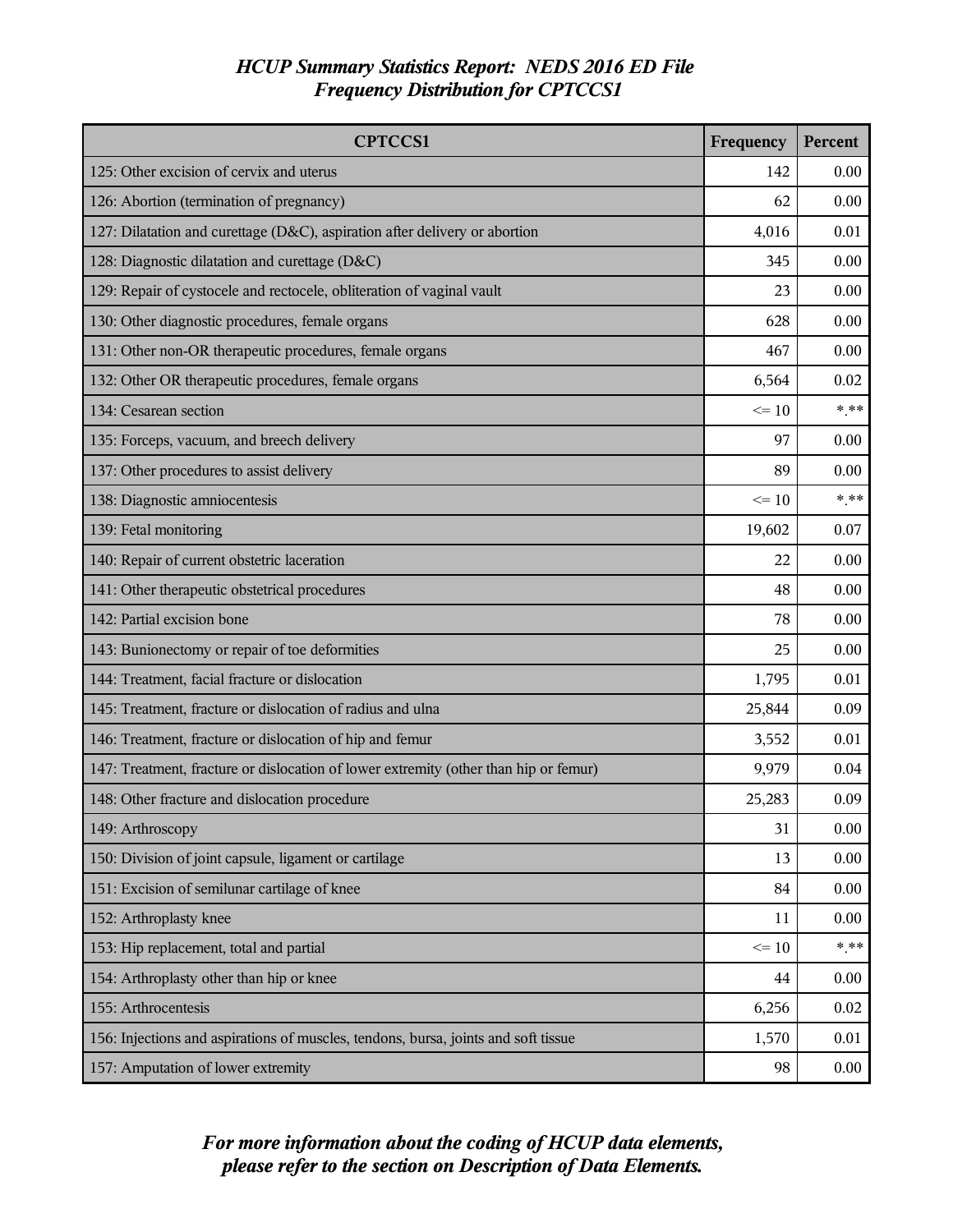| <b>CPTCCS1</b>                                                     | Frequency | Percent |
|--------------------------------------------------------------------|-----------|---------|
| 158: Spinal fusion                                                 | 38        | 0.00    |
| 159: Other diagnostic procedures on musculoskeletal system         | 154       | 0.00    |
| 160: Other therapeutic procedures on muscles and tendons           | 2,918     | 0.01    |
| 161: Other OR therapeutic procedures on bone                       | 547       | 0.00    |
| 162: Other OR therapeutic procedures on joints                     | 459       | 0.00    |
| 163: Other non-OR therapeutic procedures on musculoskeletal system | 167       | 0.00    |
| 164: Other OR therapeutic procedures on musculoskeletal system     | 1,406     | 0.00    |
| 165: Breast biopsy and other diagnostic procedures on breast       | 188       | 0.00    |
| 166: Lumpectomy, quadrantectomy of breast                          | 78        | 0.00    |
| 167: Mastectomy                                                    | 13        | 0.00    |
| 168: Incision and drainage, skin and subcutaneous tissue           | 93,166    | 0.33    |
| 169: Debridement of wound, infection or burn                       | 13,347    | 0.05    |
| 170: Excision of skin lesion                                       | 4,641     | 0.02    |
| 171: Suture of skin and subcutaneous tissue                        | 321,258   | 1.13    |
| 172: Skin graft                                                    |           | 0.00    |
| 173: Other diagnostic procedures on skin and subcutaneous tissue   |           | 0.00    |
| 174: Other non-OR therapeutic procedures on skin and breast        |           | 0.07    |
| 175: Other OR therapeutic procedures on skin and breast            |           | 0.02    |
| 177: Computerized axial tomography (CT) scan head                  |           | 2.52    |
| 178: CT scan chest                                                 | 165,469   | 0.58    |
| 179: CT scan abdomen                                               | 976,520   | 3.45    |
| 180: Other CT scan                                                 | 273,866   | 0.97    |
| 181: Myelogram                                                     | 69        | 0.00    |
| 182: Mammography                                                   | 112       | 0.00    |
| 183: Routine chest X-ray                                           | 452,337   | 1.60    |
| 184: Intraoperative cholangiogram                                  | 18        | 0.00    |
| 185: Upper gastrointestinal X-ray                                  |           | 0.00    |
| 186: Lower gastrointestinal X-ray                                  |           | 0.00    |
| 187: Intravenous pyelogram                                         | 29        | 0.00    |
| 188: Cerebral arteriogram                                          | $\leq 10$ | $***$   |
| 189: Contrast aortogram                                            | 1,193     | 0.00    |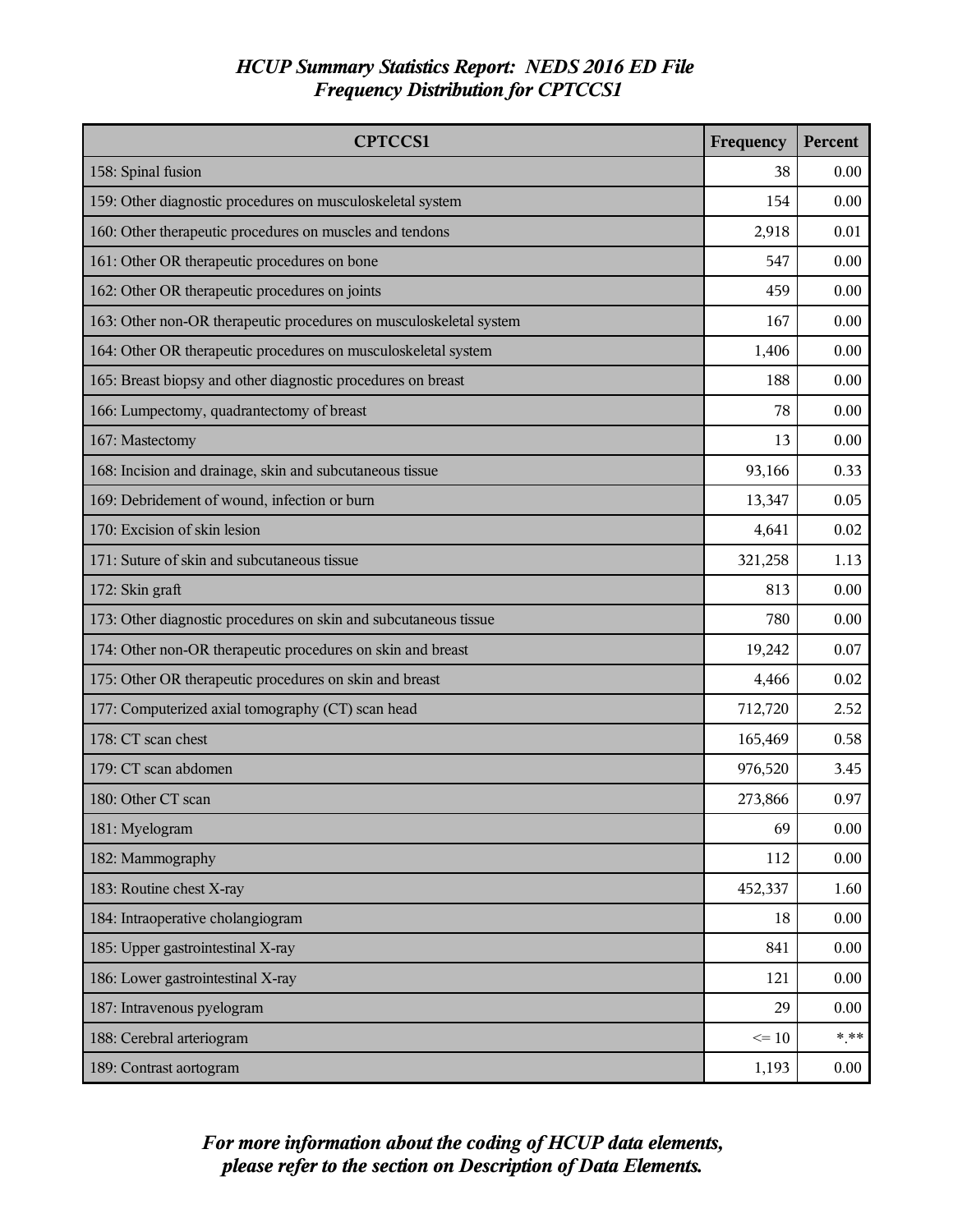| <b>CPTCCS1</b>                                                      | Frequency | Percent  |
|---------------------------------------------------------------------|-----------|----------|
| 190: Contrast arteriogram of femoral and lower extremity arteries   |           | $***$    |
| 191: Arterio- or venogram (not heart and head)                      | 8,299     | 0.03     |
| 192: Diagnostic ultrasound of head and neck                         | 3,670     | 0.01     |
| 193: Diagnostic ultrasound of heart (echocardiogram)                | 43,735    | 0.15     |
| 195: Diagnostic ultrasound of urinary tract                         | 50        | 0.00     |
| 196: Diagnostic ultrasound of abdomen or retroperitoneum            | 79,937    | 0.28     |
| 197: Other diagnostic ultrasound                                    | 217,267   | 0.77     |
| 198: Magnetic resonance imaging                                     | 95,986    | 0.34     |
| 199: Electroencephalogram (EEG)                                     | 3,670     | 0.01     |
| 200: Nonoperative urinary system measurements                       | 179,421   | 0.63     |
| 201: Cardiac stress tests                                           | 2,097     | 0.01     |
| 202: Electrocardiogram                                              | 177,225   | 0.63     |
| 203: Electrographic cardiac monitoring                              | 1,210     | 0.00     |
| 204: Swan-Ganz catheterization for monitoring                       | 25        | 0.00     |
| 205: Arterial blood gases                                           |           | 0.01     |
| 206: Microscopic examination (bacterial smear, culture, toxicology) |           | 1.76     |
| 207: Radioisotope bone scan                                         |           | 0.00     |
| 208: Radioisotope pulmonary scan                                    |           | 0.02     |
| 209: Radioisotope scan and function studies                         |           | 0.21     |
| 210: Other radioisotope scan                                        | 93        | 0.00     |
| 211: Therapeutic radiology                                          | 630       | 0.00     |
| 212: Diagnostic physical therapy                                    | 2,033     | 0.01     |
| 213: Physical therapy exercises, manipulation, and other procedures | 1,878     | $0.01\,$ |
| 214: Traction, splints, and other wound care                        | 149,359   | 0.53     |
| 215: Other physical therapy and rehabilitation                      | 1,358     | 0.00     |
| 216: Respiratory intubation and mechanical ventilation              |           | 0.03     |
| 217: Other respiratory therapy                                      |           | 0.27     |
| 218: Psychological and psychiatric evaluation and therapy           |           | 0.06     |
| 219: Alcohol and drug rehabilitation/detoxification                 |           | 0.00     |
| 220: Ophthalmologic and otologic diagnosis and treatment            |           | 0.00     |
| 221: Nasogastric tube                                               | 420       | 0.00     |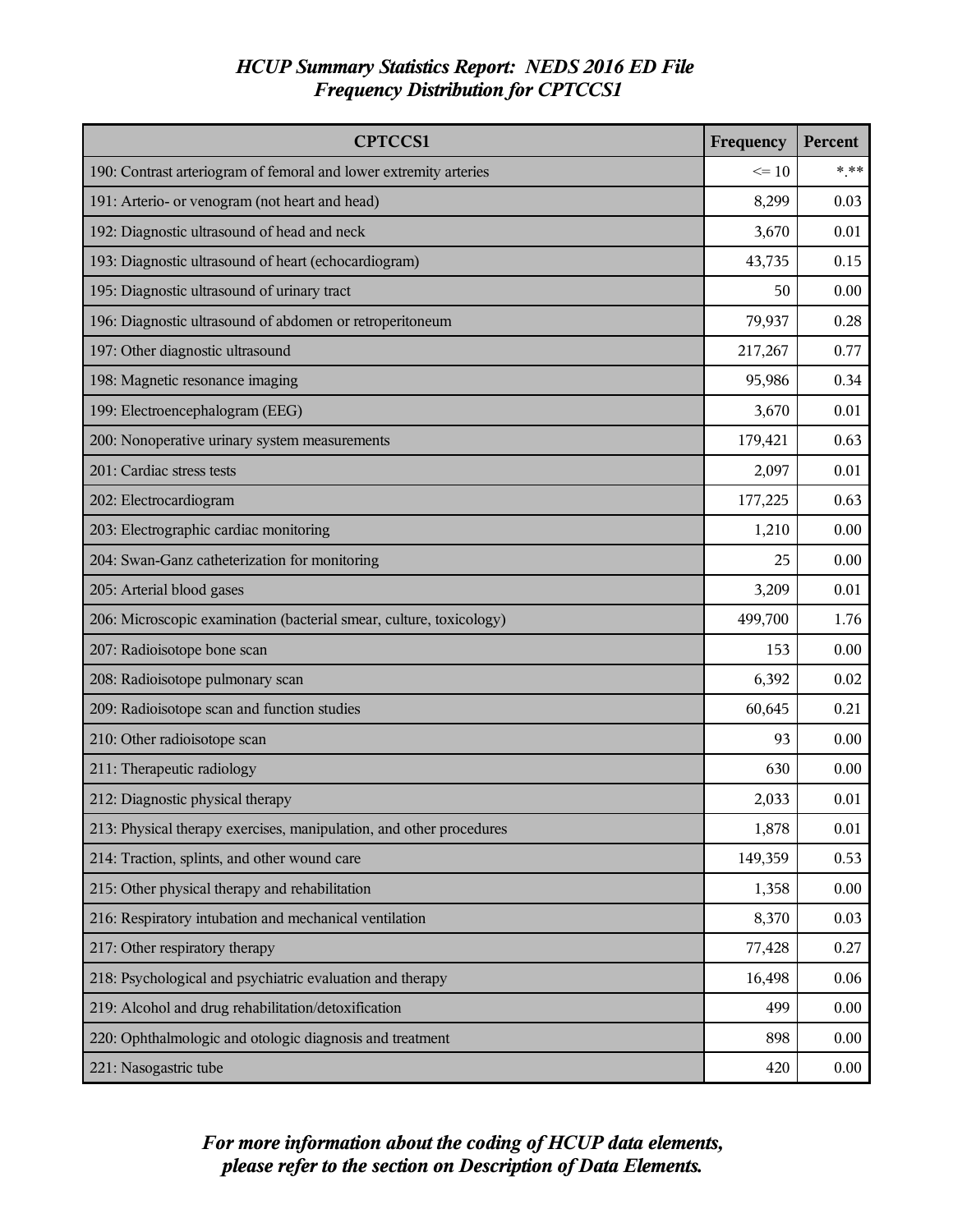| <b>CPTCCS1</b>                                                         | Frequency  | Percent |
|------------------------------------------------------------------------|------------|---------|
| 222: Blood transfusion                                                 | 12,591     | 0.04    |
| 224: Cancer chemotherapy                                               | 139        | 0.00    |
| 225: Conversion of cardiac rhythm                                      | 171        | 0.00    |
| 226: Other diagnostic radiology and related techniques                 | 822,744    | 2.90    |
| 227: Other diagnostic procedures (interview, evaluation, consultation) | 16,360,491 | 57.75   |
| 228: Prophylactic vaccinations and inoculations                        | 72,380     | 0.26    |
| 229: Nonoperative removal of foreign body                              | 17,755     | 0.06    |
| 230: Extracorporeal shock wave, other than urinary                     | $\leq$ 10  | $*$ **  |
| 231: Other therapeutic procedures                                      | 1,969,208  | 6.95    |
| 232: Anesthesia                                                        | 3,016      | 0.01    |
| 233: Laboratory - Chemistry and Hematology                             |            | 3.59    |
| 234: Pathology                                                         |            | 0.01    |
| 235: Other Laboratory                                                  | 120,773    | 0.43    |
| 236: Home Health Services                                              | $\leq$ 10  | * **    |
| 237: Ancillary Services                                                | 196,025    | 0.69    |
| 239: Transportation - patient, provider, equipment                     | 8,988      | 0.03    |
| 240: Medications (Injections, infusions and other forms)               | 281,327    | 0.99    |
| 241: Visual aids and other optical supplies                            |            | 0.00    |
| 242: Hearing devices and audiology supplies                            |            | * **    |
| 243: DME and supplies                                                  |            | 0.34    |
| 244: Gastric bypass and volume reduction                               | 77         | 0.00    |